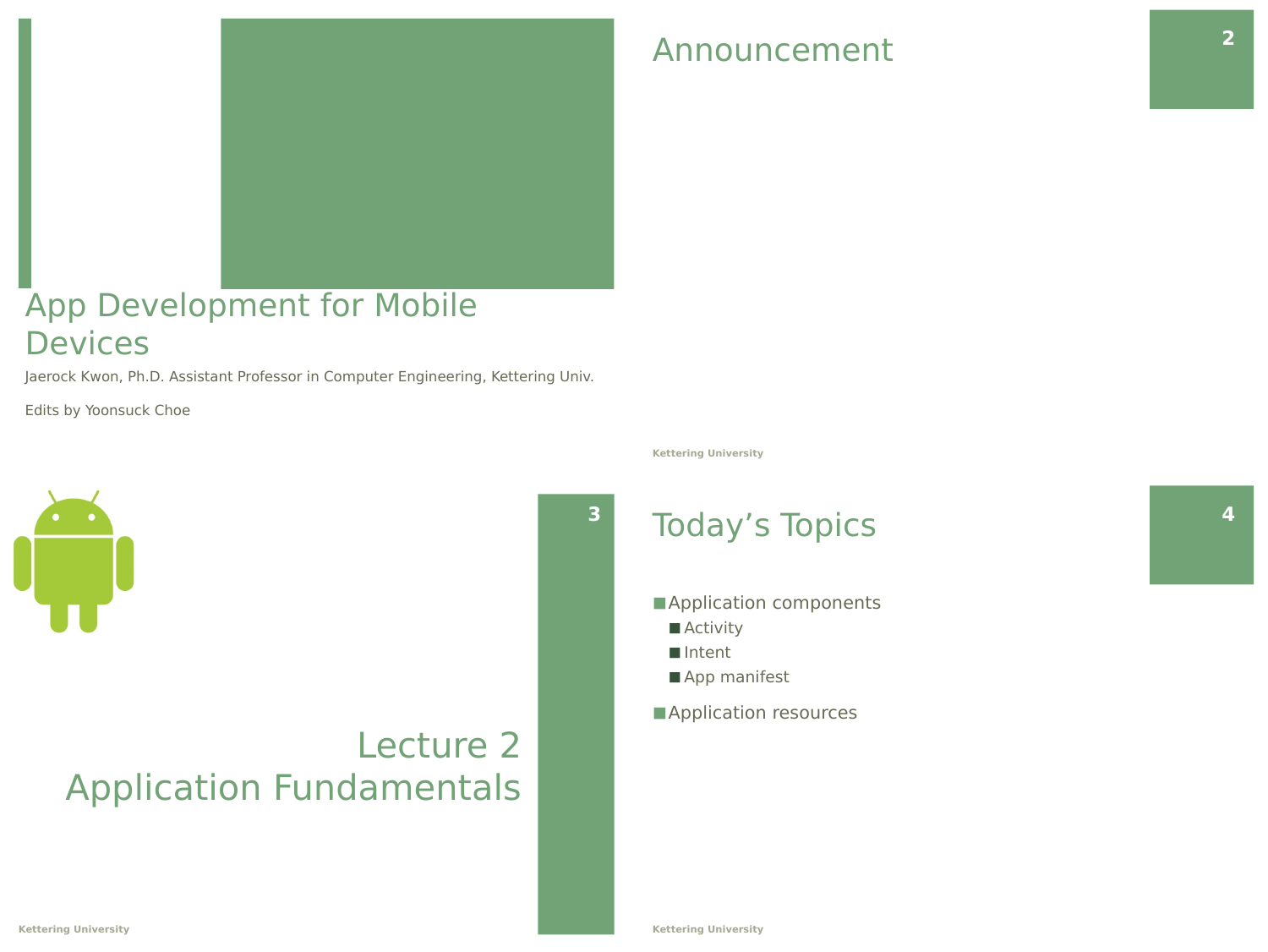### Android Applications

**Kettering University**

### Central Features of Android



**5**

- An application can use elements of other applications (should be permitted by the apps).
	- For this to work, an application process can be started when any part of it is needed and instantiate the Java objects for that part.
	- Therefore, Android apps don't have a single entry point (like **main()** function).
- Rather they have essential components that the system can instantiate and run as needed.
- Four types of components
	- Activities
	- Services
	- Broadcast receivers
	- Content providers

### Android Application

■Written in Java

- The compiled Java code along with resource files and data is bundled by **aapt** tool into an Android package.
	- aapt (Android Asset Packaging Tool)
		- Probably you will not use this directly.
		- IDE plugins utilizes this tool to package the apk file.
	- Android package:
		- A single archive file. Its filename extension is .apk.
		- This apk file is the file that users download to their devices.

#### ■Linux process

- Every application runs in its own Linux process.
- Each process has its own virtual machine.

**Kettering University**

## Application Components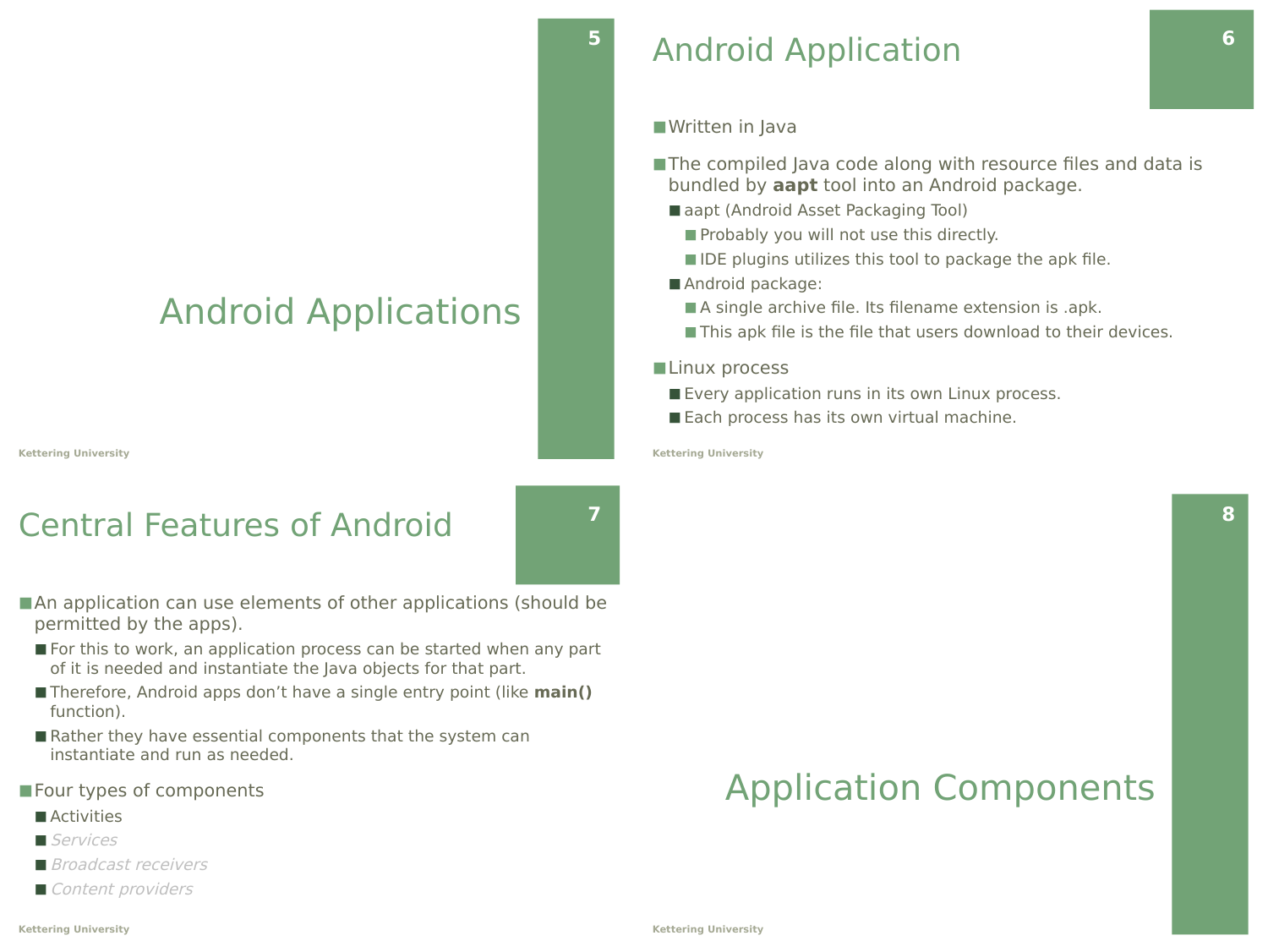### Activities

■ Application's presentation layer.

■ Every screen in you app is an extension of the Activity class.

■ Each activity is given a default window to draw in.

### ■ Activities use Views to form GUI.

- Each view controls a particular rectangular space within the window.
- Views are where the activity's interaction with the user takes place.
- ContentView is the root view object in the hierarchy of views.
	- Activity.setContentView() method.

■ Activity is equivalent to Form in desktop environment.

#### **Kettering University**

### Intents

An inter-app message passing framework

- $\blacksquare$  An Intent is an object that provides runtime binding between separate components.
- ■The Intent represents "an app's *intent* to do something."
- $\blacksquare$  Then, the system will determine the target(s) that will perform any actions as appropriate.

### ■startActivty() Or startActivityForResult()

■ The responding activity can look at the initial intent that caused it to be launched by calling  $q$ etIntent().

### **MainActivity**

**public class MainActivity extends** *AppCompatActivity* **{**

```
    @Override
```

```
    protected void onCreate(Bundle savedInstanceState) {
                super.onCreate(savedInstanceState);
                setContentView(R.layout.activity_main);
    }
```
@Override

#### **public boolean onCreateOptionsMenu(Menu menu) {**

```
        // Inflate the menu; this adds items to the action bar if it is present.
        getMenuInflater().inflate(R.menu.main, menu);
        return true;
```

```
    }
}
```
#### ■setContentView

#### ■Event driven

- onCreate
- onCreateOptionsMenu

#### **Kettering University**

### Start Another Activity

Using an Intent Object



**9**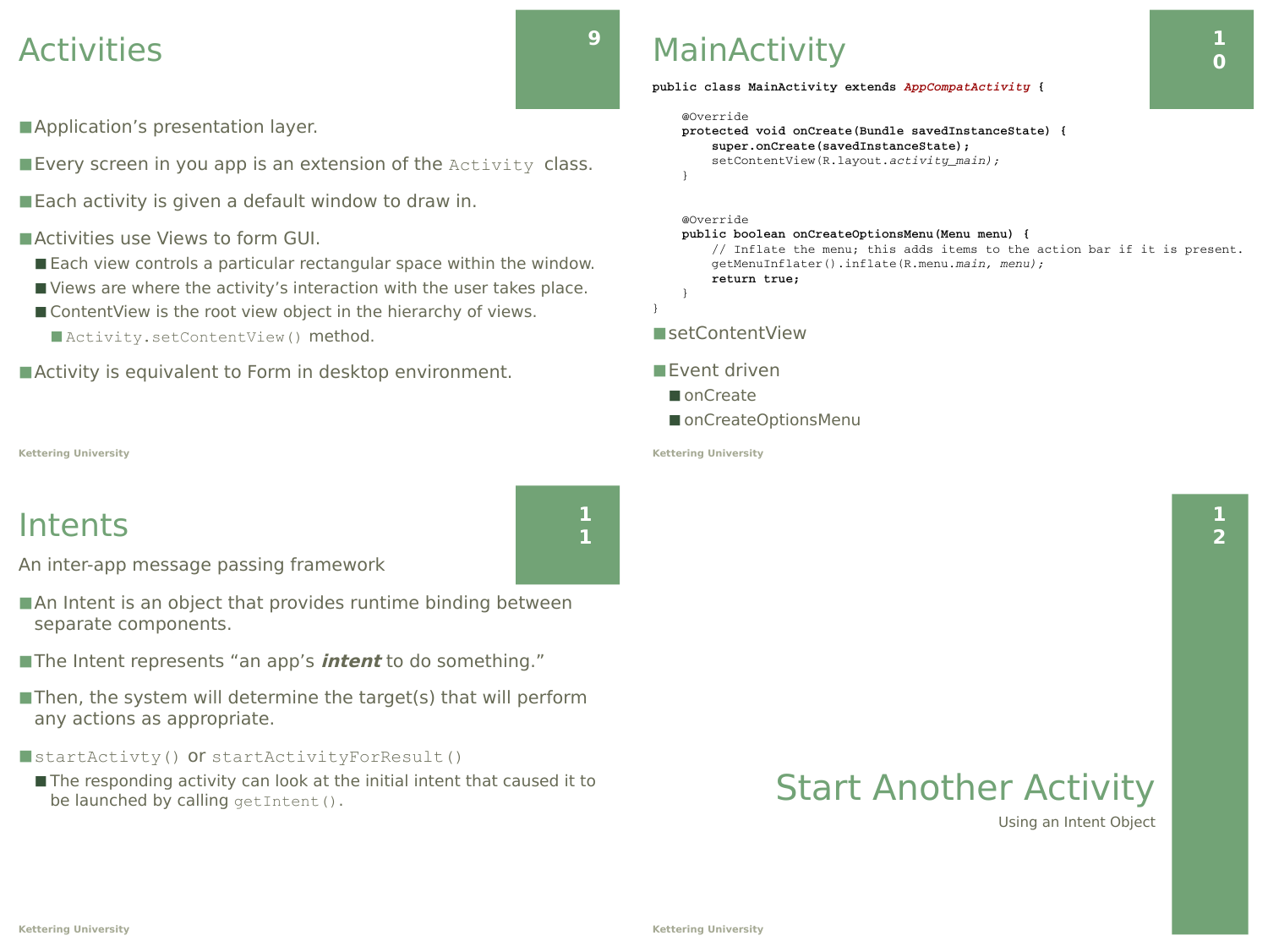### Create an Activity

■ Let us create an activity first.

- New.. Android Activity.. Blank Activity.
- Its name is "DisplayMessageActivity."
- Note that "Hierarchical Parent:" must be the activity that we made in the first lecture. (edu.kettering.hellokettering.MainActivity).

■That's it for now.

### Build an Intent

**1 3**

**1 5** Inside the sendMessage() method

Intent intent = new Intent(this, DisplayMessageActivity.class);

- The first parameter 'this' is the Activity class that is a subclass of Context.
- ■The second parameter is the 'class' of the new Activity we've created.

**Kettering University**

### Extras

Intent intent = new Intent(this, DisplayMessageActivity.class); **EditText editText = (EditText) findViewById(R.id.edit\_message); String message = editText.getText().toString(); intent.putExtra("***edu.kettering.hellokettering***.MESSAGE", message);**

- An Intent can carry a collection of data types as key-value pairs called extras.
- Key-Value pairs
	- You can refer to a value from a unique key.
- $\blacksquare$ It is a good practice to define keys for intent extras using your app's package name as a prefix.

**Kettering University**

### Receive the Intent

Display the Message

■DisplayMessageActivity can get the extra using getStringExtra.

- Put these lines at the end of onCreate in the DisplayMessageActivity class.
	- $\blacksquare$  Intent intent = getIntent();
- $\blacksquare$  String message  $=$ intent.getStringExtra("edu.kettering.hellokettering.MESSAGE");
- Open "activity\_display\_message.xml"
	- Add android:id="@+id/textViewMessage" to the TextView.
- Back to the DisplayMessageActivity.java and add the lines below.
	- $\blacksquare$  TextView textViewMessage = (TextView)findViewById(R.id.textViewMessage);
	- textViewMessage.setText(message);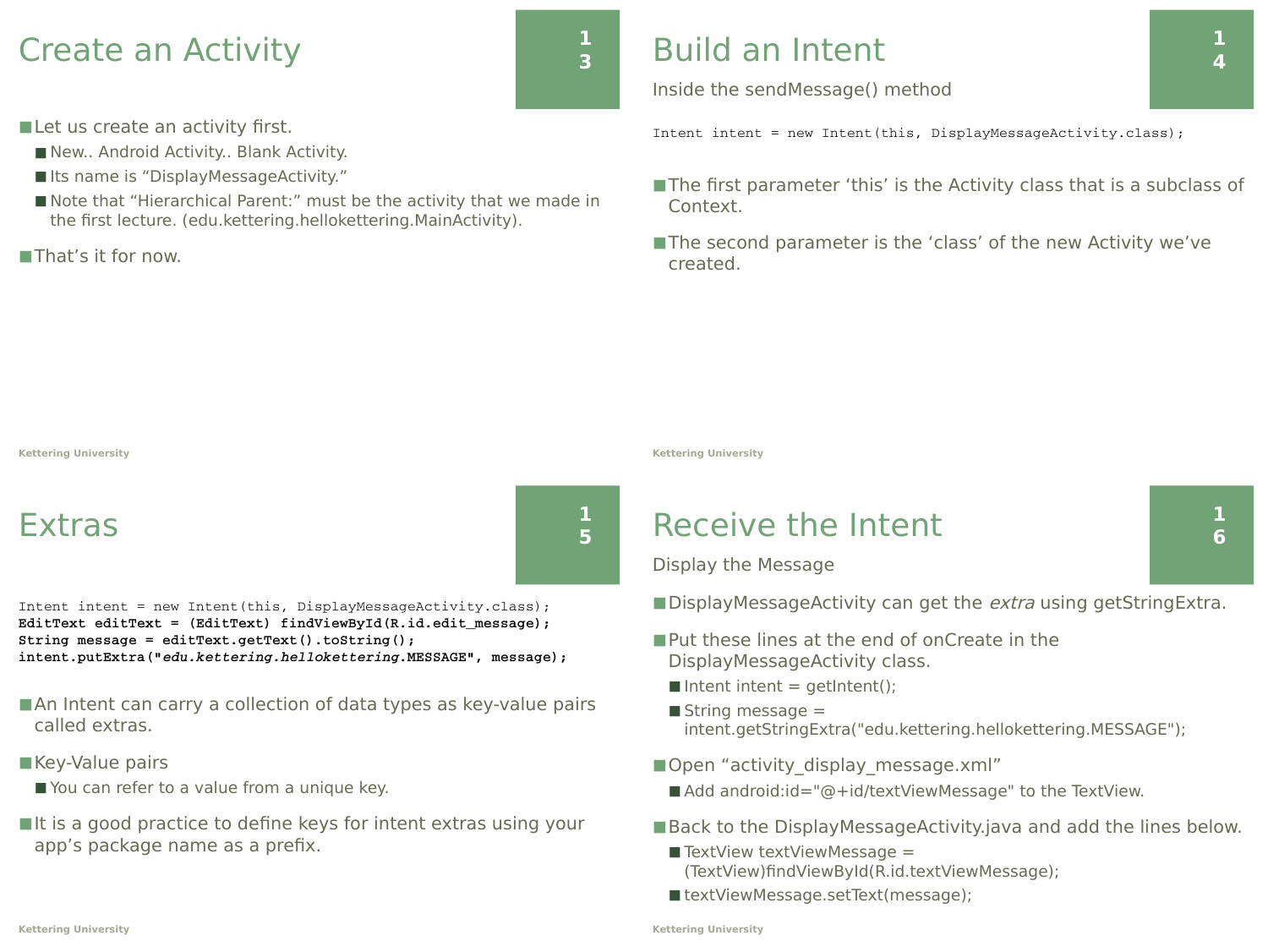### Intent and Intent Object

### Intents Object and Intent **Filters**

■ Intent Object

17

**1 9**

- An abstract description of an operation to be performed.
- Android system finds the appropriate activity, service, or set of broadcast receivers to respond to the intent.
- Two groups of intents
	- Explicit intents: (e.g. the previous example)
		- They name the target **component**.
		- Component names are not known to developers of other apps.
		- So they are used for application internal messages.
	- Implicit intents: (see the next slides)
		- They are often used to activate components in other apps.
- For implicit intents
	- Need to test the intent object against **Intents Filters** associated with potential target.

**Kettering University**

### Intent Structure

■Intent Objects contains information of component that receives the intent and the Android system

- ■Intent Objects contains (Primary pieces of information)
	- Action
		- A string naming the action to be performed.
		- Examples
			- ACTION CALL: Initiate a phone call
			- ACTION\_VIEW:
			- ACTION EDIT: Display data for the user to edit
			- **ACTION MAIN**: Start up as the initial activity of a task
			- ACTION\_BATTERY\_LOW: A WARNING THAT THE BATTERIY IS LOW
	- Data
		- The URI of the data to be acted on.

### Intent Structure - continued

- Examples of action/data pairs
	- ACTION\_VIEW content://contacts/people/1 Display info about the person whose id is "1"
	- ACTION\_VIEW tel:555-123-4567 Display phone dialer with the given number
	- ACTION\_EDIT content://contacts/people/1 Edit info about the person whose id is "1"
- Category
	- Examples:
		- CATEGORY HOME: The activity displays the home screen.
	- CATEGORY LAUNCHER: The activity can be the initial activity and is listed in the top-level application launcher.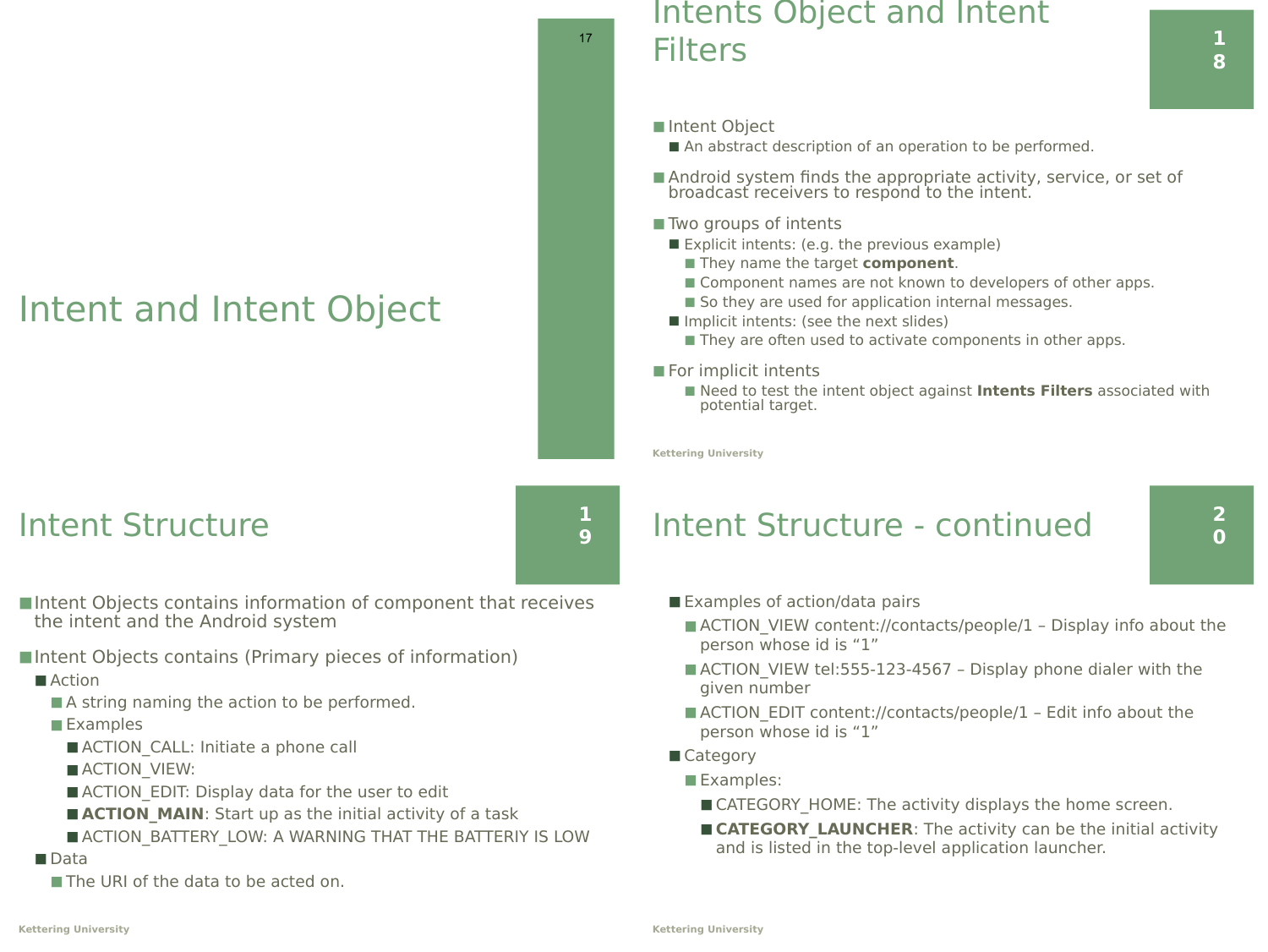### Intent Filters

- ■Intents should be resolved since implicit intents do not name a target component.
- ■Intent filters are generally in the app's manifest file (AndroidManifest.xml)
- Most apps have a way to start fresh. The following **action** and **category** are default values of an Android project.

```
<intent-filter>
   <action android:name="android.intent.action.MAIN" /> 
        <category 
android:name="android.intent.category.LAUNCHER" /> 
</intent-filter>
```
**Kettering University**

### A Simple Dialer



**2 3**

■ Your program should have something like...

String number = "tel:810-555-1234";

Intent callIntent = new Intent(Intent.ACTION CALL, Uri.parse(number)); startActivity(callIntent);

#### ■ Do not forget to add the permission for phone call in your App Manifest XML file.

uses-permission android:name="android.permission.CALL\_PHONE"

### Note Pad Example

- There are three activities: NotesList, NoteEditor, and TitleEditor
- ◼ <activity android:name=".**NotesList**" android:label="@string/title\_notes\_list">



Allow the activity to be launched without explicitly specifying its component

**Kettering University**

### Shutting down Components

**2 4**

 $\blacksquare$  An activity can be shut down by calling its  $f \mid \text{min}$  () method.

 $\blacksquare$  A service can be stopped by calling its stopSelf() or Context.stopService().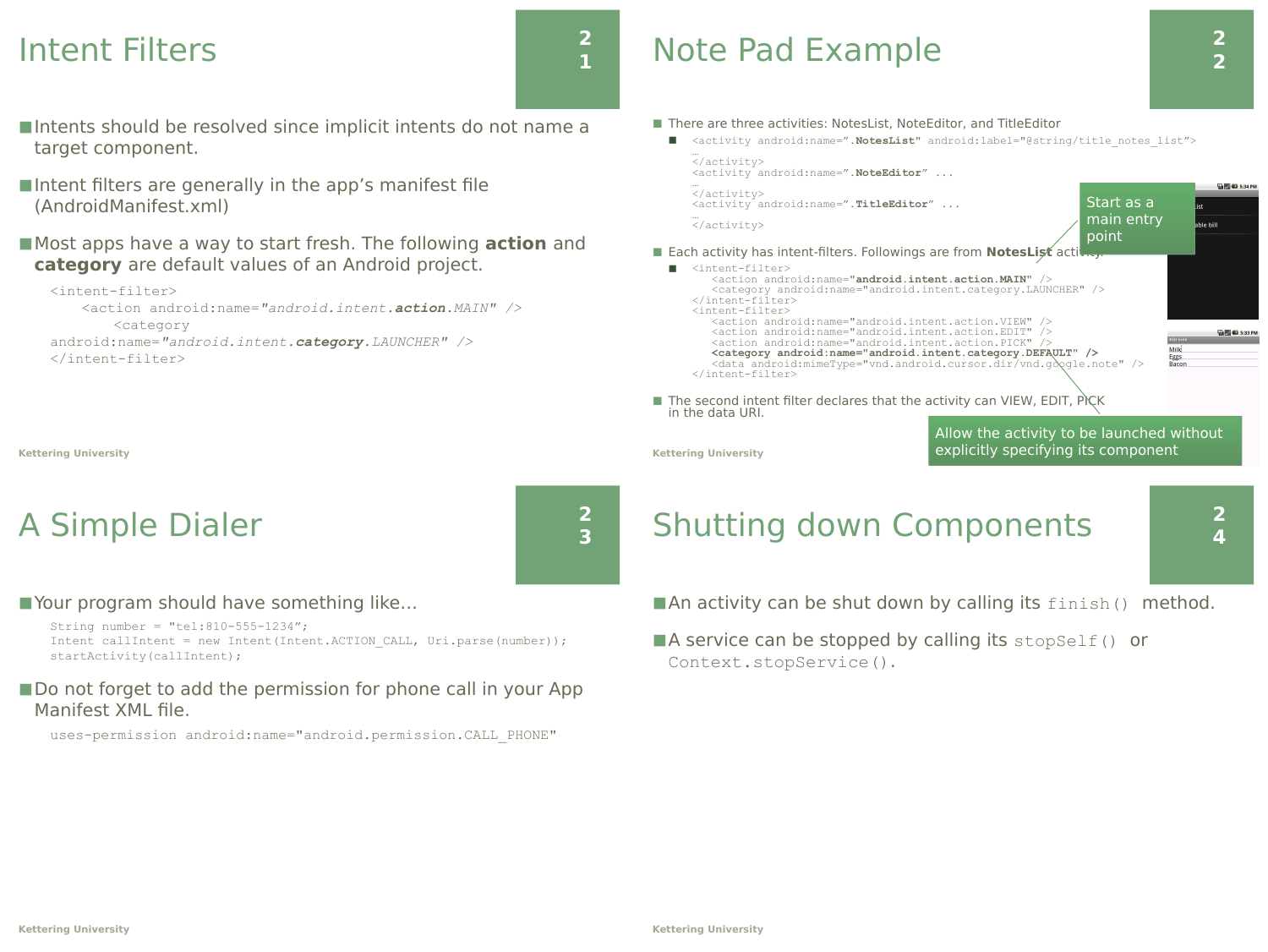### App Manifest

### **2 5**

**2 7**

- Each Android project includes a manifest file, AndroidManifest.xml for all apps (same name).
- A structured XML file.
- The principal task of it is to inform Android about the app's components. ■ <activity>, <service>, <receiver> elements

```
<?xml version="1.0" encoding="utf-8"?>
```

```
<manifest . . . >
```

```
 <application . . . >
```
 <activity android:name="edu.kettering.project.FreneticActivity" android:icon="@drawable/small\_pic.png" android:label="@string/freneticLabel"

. . . >

</activity>

```
 </application>
Kettering University
```
. . .

### Activity, Tasks, and Processes

### App Manifest - Intent Filters

```
<intent-filter . . . >
```
 <action android:name="android.intent.action.MAIN" /> <category android:name="android.intent.category.LAUNCHER" />  $\langle$ intent-filter>

- ■IFs declare the capabilities of its parent component.
	- What an activity or service can do and what types of broadcasts a receiver can handle.
- Action "android.intent.action.MAIN" and category "android.intent.category.LAUNCHER" is the most common combination.
- Note: application launcher: the screen listing apps where users can launch an app.
- $\blacksquare$  The activity is the entry point for the app.

**Kettering University**

### Activities, Tasks, and Processes

**2 8**

■ One activity can start another including one in a different app.

- Example:
	- Your activity needs to display a street map.
	- Assuming there is an activity that can do this.
	- You activity put together an Intent object and pass it to startActivity().

#### ■Definitions

- Activity
	- The... Android 'Activity'
- Task
	- $\blacksquare$  A stack of activities
- Process
- A standard Linux process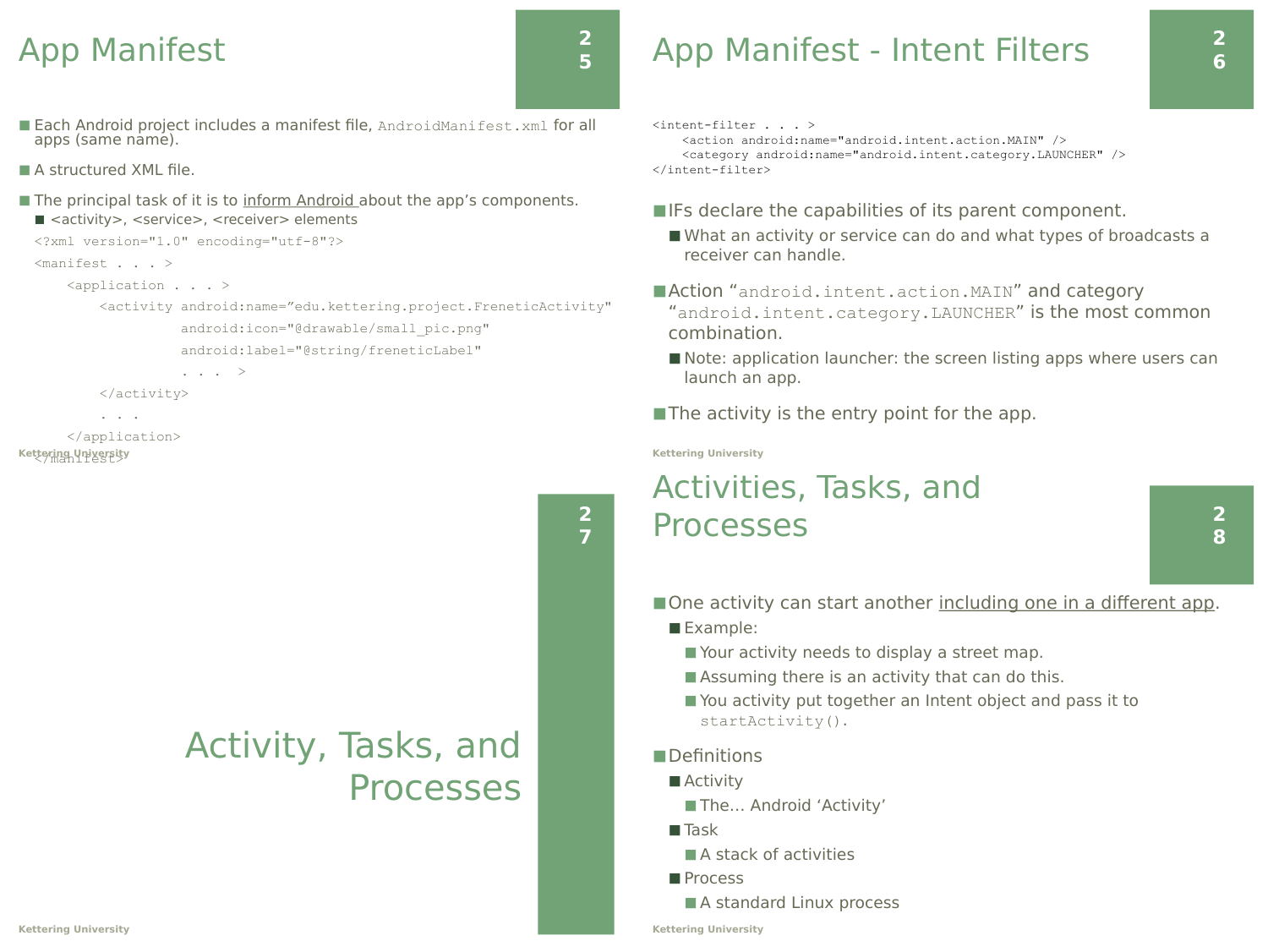### Activities, Tasks, and Processes **<sup>2</sup>**

**9**

### Activities, Tasks, and Processes **<sup>3</sup>**





Activit ctivit **Activity** Content Provider Service Proces s .apk Package Activity Content Provider **Proces** s .apk Package Proces s Service Task

**Kettering University**

**Kettering University**

### Process and Thread



■ Application components are Linux processes.

■ When the first of an app's components needs to be run, Android starts a Linux process for it with a single thread of execution.

#### ■Process

■ It is controlled by the Manifest file.

#### ■Thread

- User interface should always be quick to respond to user actions.
- Anything that may not be completed quickly should be assigned to a different thread.
- Threads are created in code using standard Java Thread objects.
	- Android also provides many convenient classes for managing threads.

### Activity Life Cycle

**Kettering University**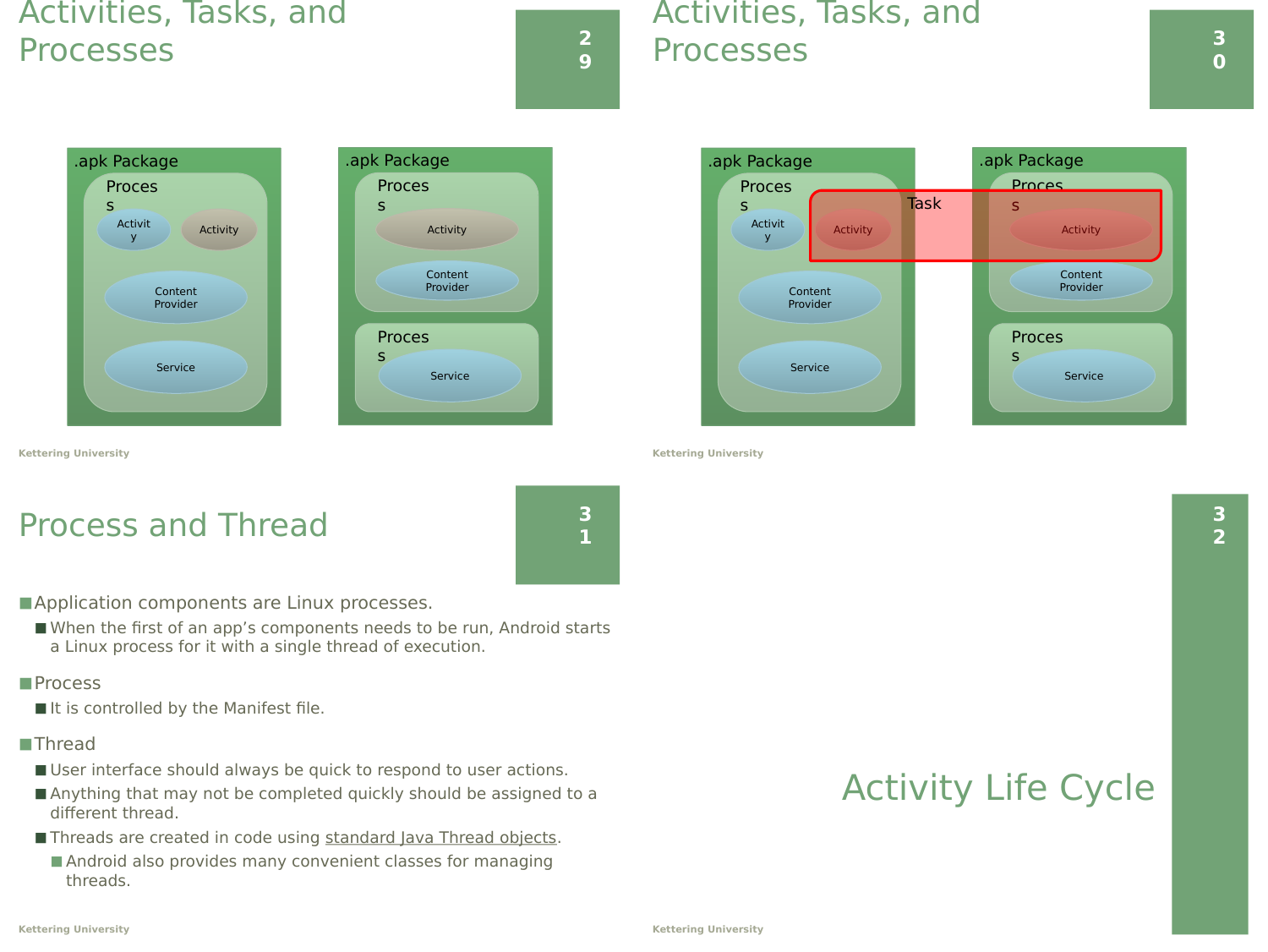### Android Activity Lifecycle



### Android Activity Lifecycle **<sup>3</sup>**

**3 6**

■ An activity has three states:

- Active, or running:
	- When it is in the foreground of the screen.
- Paused:
	- When it lost focus but is still visible to the user.
- Stopped:
	- When it is completely obscured by another activity.
	- It still remains all state and member information.
	- It may be killed by the system when memory is needed elsewhere.
- Note: When an activity is paused or stopped, the system can drop it from memory or simply kill its process.

**Kettering University**

### Android Activity Lifecycle

onStart()

Created

onStart()

**3 5**

onDestrov()

**Destroved** 

- $\blacksquare$  Entire life time of an activity ■ onCreate() - onDestrory()
- ■Visible life time

**Kettering University**

- $\blacksquare$  onStart() onStop()
- ■Foreground life time  $\blacksquare$  onResume() – onPause() <sub>onResume()</sub>

onCreate()

void onStart() void onRestart() void onResume() void onPause() void onStop()

void onCreate(Bundle savedInstanceState)

**Stopped** 

(hidden)

void onDestroy() **Resumed** (visible) onPause() onResume() **Started Paused** (visible) (partially visible) onStop()

onRestart()



**Kettering University**

### Android Activity Lifecycle

Saving Activity State

- Since the system can shut down an activity, the user may expect to return to the activity and find it in its previous state.
- onSaveInstanceState()
	- Android calls this method before making the activity to being destroyed.
- onRestoreInstanceState()
	- Android calls onRestoreInstanceState() after calling onStart().
- Note that these two methods are not lifecycle methods.
	- They are not called in a proper lifecycle step.
	- You cannot rely on these methods to save some persistent data.

**Kettering University**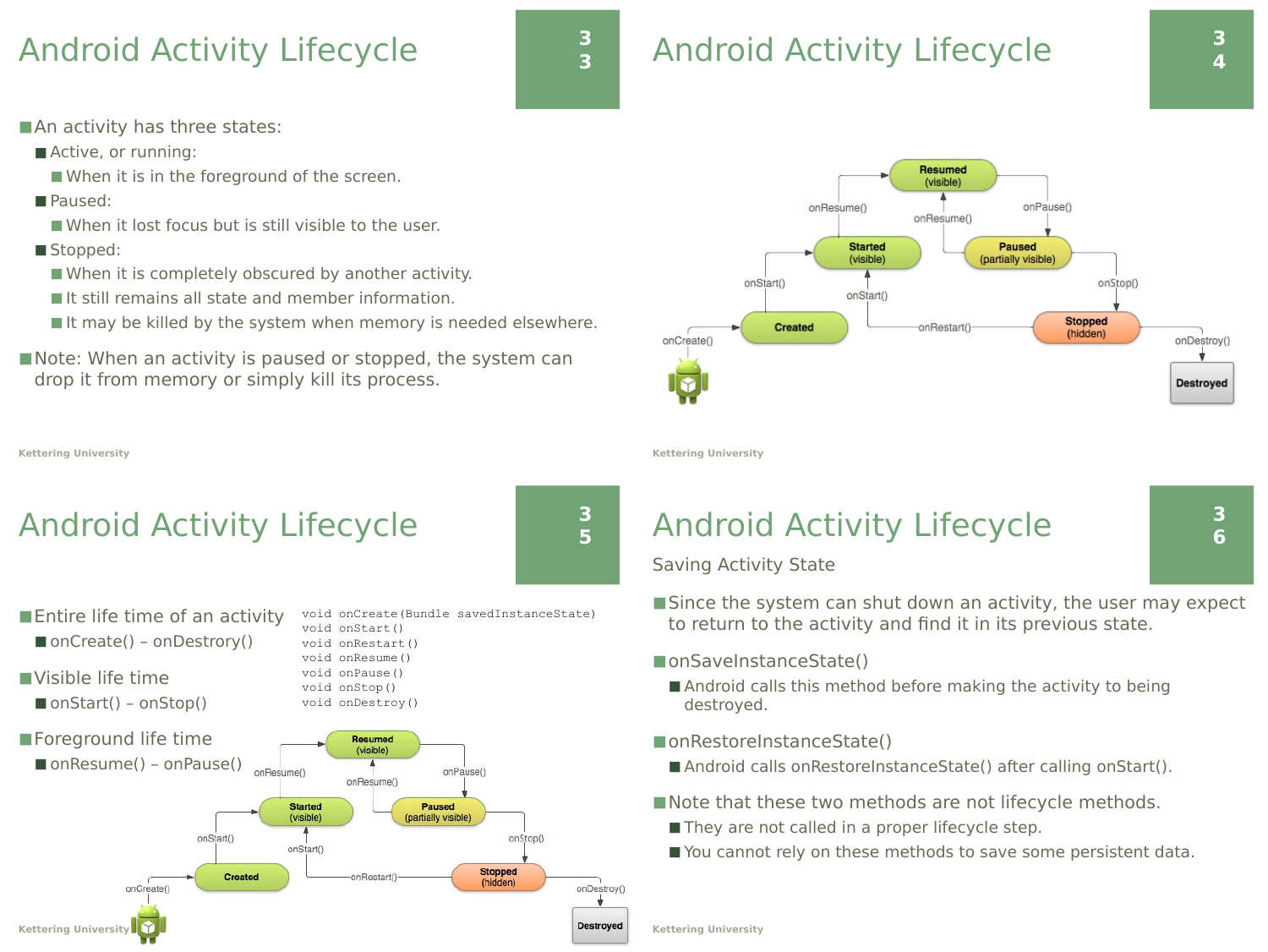## Application Resources

**Kettering University**

### Grouping Resource Types

**3 9**

**3**

- Place resources in a specific subdirectory of your project's res/ directory.
- Resource directories supported inside project res/ directory.

| anim/     | Define tween animation                         |
|-----------|------------------------------------------------|
| color/    | Define a state list of colors                  |
| drawable/ | <b>Bitmap files or XML files that</b>          |
| layout/   | Define user interface layout                   |
| menu/     | <b>Options Menu, Context Menu, or Sub Menu</b> |
| raw/      | Arbitrary files to save in their raw form      |
| values/   | <b>Strings, integers, colors</b>               |
| xml/      | <b>Arbitrary XML files</b>                     |
|           |                                                |

■Externalizing resources such as images and strings

- You can maintain them separately from your actual code.
- This allows you to provide alternative resources that support different languages, different screen sizes.
	- This is extremely important because Android-powered devices become available with different configurations.



**Kettering University**

### Providing Alternative Resources

**4 0**

**3 8**

- To specify configuration-specific alternatives for a set of resources:
	- Create a new directory in res/ named in the form <resources\_name>-<config\_qualifier>.
	- <resources\_name> is the directory name of the corresponding default resources.
- <qualifier> is a name that specifies an individual configuration for which these resources.
- You can append more than one <qualifier>. Separate each one with a dash.
- Save the respective alternative resources in this new directory. The resource files must be named exactly the same as the default resource files.

■ For example, here are some default and alternative resources:

res/

 drawable/ icon.png background.png drawable-hdpi/ icon.png **Kettering Universit\k**ground.png



*<i>Directory*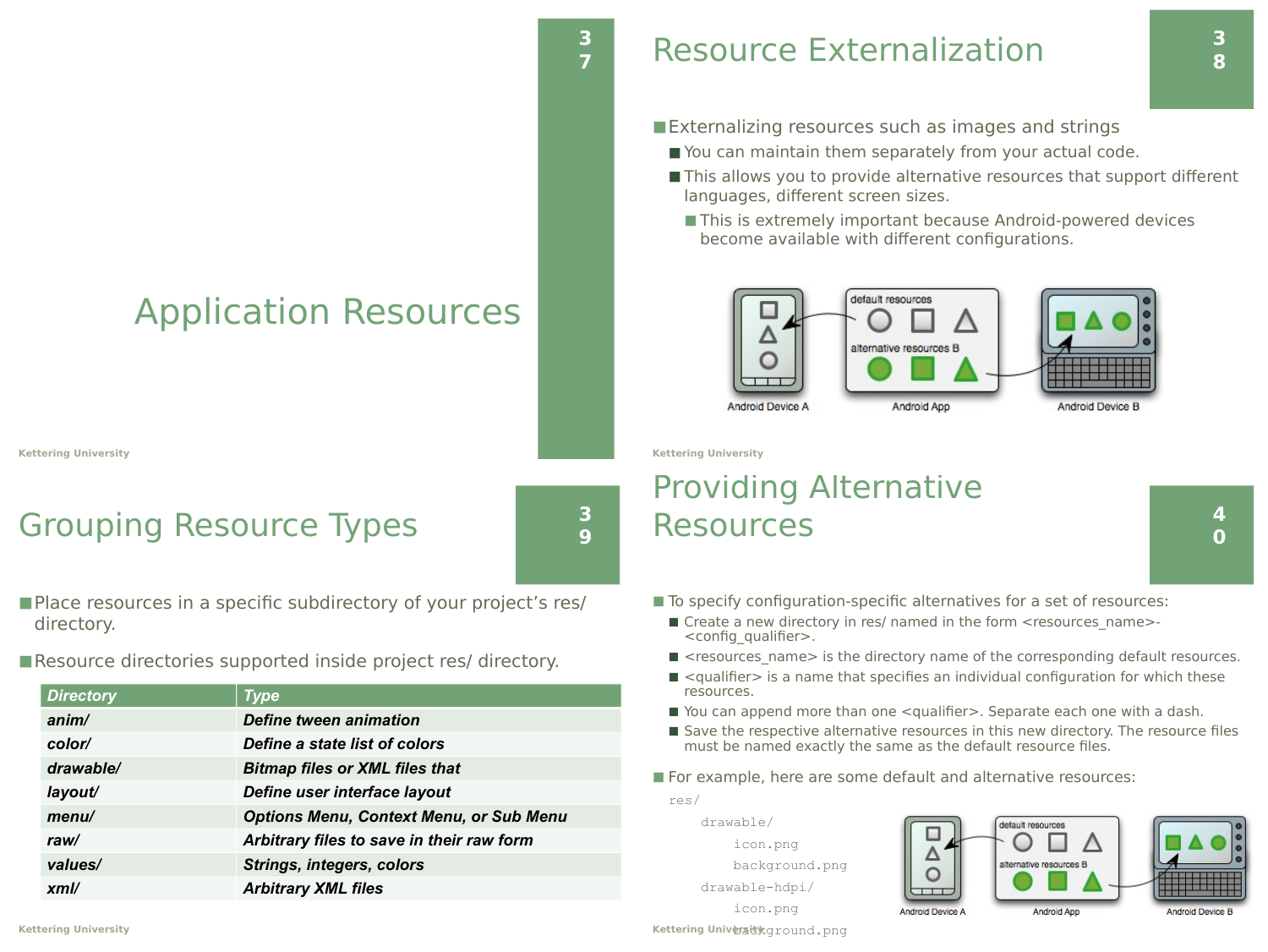### Creating Resources

#### Simple Values

- String
	- <string name="your\_name">Kettering</string>
- Color
	- <color name="transparent\_blue">#770000FF</color>
	- Format
		- $#RGB$
		- #RRGGBB
		- #ARGB
		- #AARRGGBB
- Dimensions
	- <dime name="border">5dp</dimen>
	- Scale identifier
		- px (screen pixels)
		- $\blacksquare$  in (physical inches)
		- $\blacksquare$  pt (physical points)
		- mm (physical millimeters)
		- dp (density independent pixels relative to a 160-dpi screen)
		- sp (scale independent pixels) for font size
- **Kettering University**

### Supporting Different Screens

**4 3**

**4 1**

- Create different bitmaps
	- $\blacksquare$  xhdpi: 2.0
	- $\blacksquare$  hdpi: 1.5
	- mdpi: 1.0 (baseline)
	- $\blacksquare$  Idpi: 0.75

MyP

- This means that if you generate a 200x200 image for xhdpi devices, you should generate the same resource in 150x150 for hdpi, 100x100 for mdpi, and 75x75 for ldpi devices.
- Then place the files in the appropriate drawable directories

| MyProject/       |
|------------------|
| res/             |
| drawable-xhdpi/  |
| awesomeimage.png |
| drawable-hdpi/   |
| awesomeimage.png |
| drawable-mdpi/   |
| awesomeimage.png |
| drawable-ldpi/   |
| awesomeimage.png |
|                  |

# Supporting Different Screens

**4 2**

- Four general categorized device screens:
	- Sizes: small, normal, large, xlarge
	- Densities: low(ldpi), medium (mdpi), high(hdpi), extra high (xhdpi).
- Create different layouts

■ MyProject/ res/ layout/ main.xml layout-large/ main.xml

■ Simply reference the layout file in your app as usual.

```
@Override 
protected void onCreate(Bundle savedInstanceState) {       
super.onCreate(savedInstanceState);
          setContentView(R.layout.main);
```

```
}
```
**Kettering University**

### Creating Resources

■ Drawable resources include bitmaps and NinePatch (stretchable PNG) images.

#### ■Layouts

■Drawable

- Layout resources let you decouple your app's presentation layer.
- Designing user interfaces in XML rather than constructing them in code.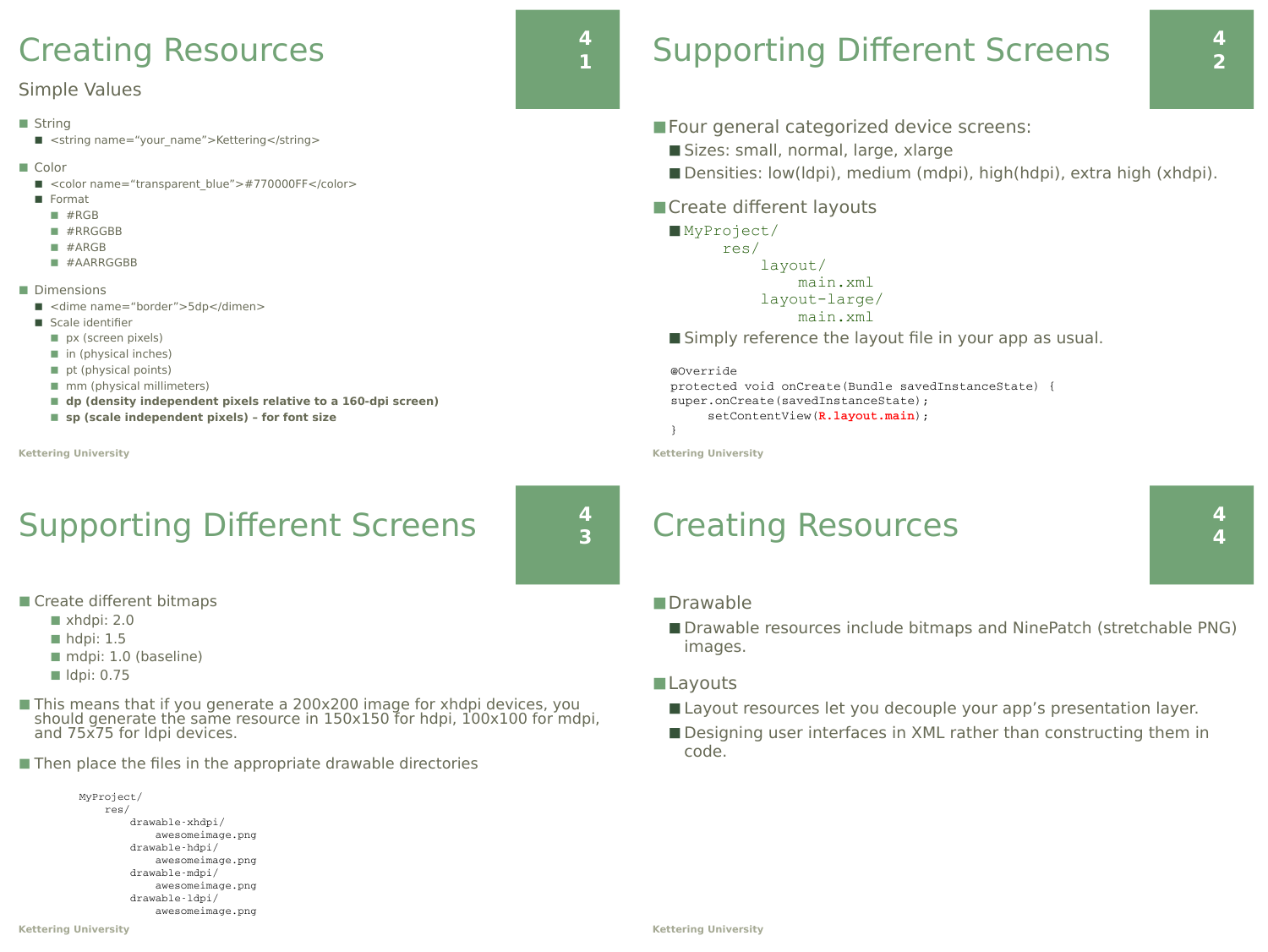### Accessing Resources



■ You can refer a resource via its ID.

- $R$  class
	- All resource IDs are defined in your project's R class.
	- The R class is automatically generated by the aapt tool.
- Resource ID
	- A resource ID has a unique name and is composed of:
		- Resource type:
			- string, drawable, layout, etc.
		- Resouce name:
			- Either the filename (excluding the extension) or the value in the XML<br>android.name attribute, if the resource is a simple value such as a string, a color.
- Accessing a resouce: string is a resource type. hello is a resource name
- In code: R.string.hello

```
■ In XML: @string/hello
Kettering University
```
### Layout Manager



- Layout is a subclass of ViewGroup
- ■Details will be explained in aLecture 3. ■RelativeLayout
	- ■Relative positions wrt. Parent or Siblings
	- ■LinearLayout
		- ■Horizontal
		- ■Vertical
	- ■FrameLayout
	- ■GridLayout

### Layout Manager

**Kettering University**

### Layout Definition

■ Layout is an architecture about user interfaces in an Activity

- Two ways of definition of layouts
	- $\blacksquare$  XML
		- Use resource editor to make layout.
		- ADT provides the preview of an XML file.
		- The best way is to make a layout is using both the XML editor and the XML graphical editor.
	- In code
		- Create Views and ViewGroups in runtime.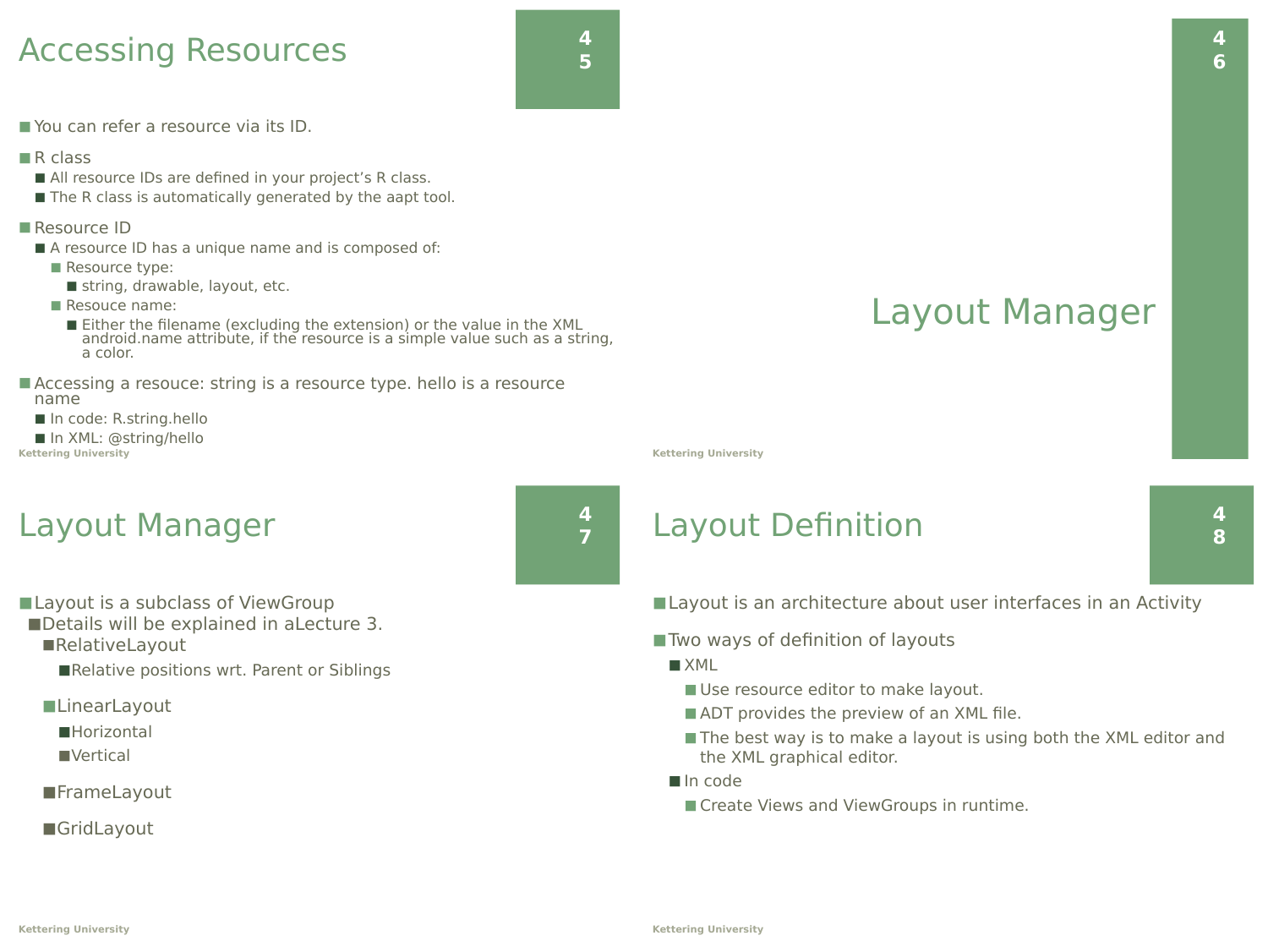### XML for Resource

**4 9**

■ Only one root element that should be a View or a ViewGroup.

#### ■ Add child elements to the root view.

```
<?xml version="1.0" encoding="utf-8"?>
<LinearLayout xmlns:android="http://schemas.android.com/apk/res/android"
               android:layout_width="fill_parent" 
              android: layout height="fill parent"
               android:orientation="vertical" >
     <TextView android:id="@+id/text"
              android: layout width="wrap_content"
              android: layout height="wrap_content"
               android:text="Hello, I am a TextView" />
     <Button android:id="@+id/button"
            android: layout width="wrap_content"
            android: layout height="wrap_content"
             android:text="Hello, I am a Button" />
</LinearLayout>
```

```
Kettering University
```
### ID of Element

■ Any View object has a unique ID.

 $\blacksquare$  In your XML code, the ID is defined with a string.

- android:id="@+id/**myButton**"
- @ indicates the rest of the string should be identified as an ID resource.
- $\blacksquare$  + means adding new resource name.

■ In your source code, the ID can be referred by an integer.

■ Button myButton = (Button)findViewById(R.id.myButton);

#### ■ Example:

In XML … <Button android:id="@+id/**myButton**" android: layout width="wrap\_content" android: layout height="wrap\_content" android:text="@string/my\_button\_text"/>

In source code … Button myButton = (Button) findViewById(R.id.**myButton**);

### XML Resource Load

- When you compile your source code, each XML layout file is compiled into a View resource.
- You should load it in your Activity.onCreate().
- $\blacksquare$ XML file: res/layout/\*.xml
	- If the xml file name is main.xml, then the layout can be accessed by R.layout.**main** in your source code.

public void onCreate(Bundle savedInstanceState) { super.onCreate(savedInstanceState); setContentView(R.layout.main); }

**Kettering University**

### Further Readings

**5**